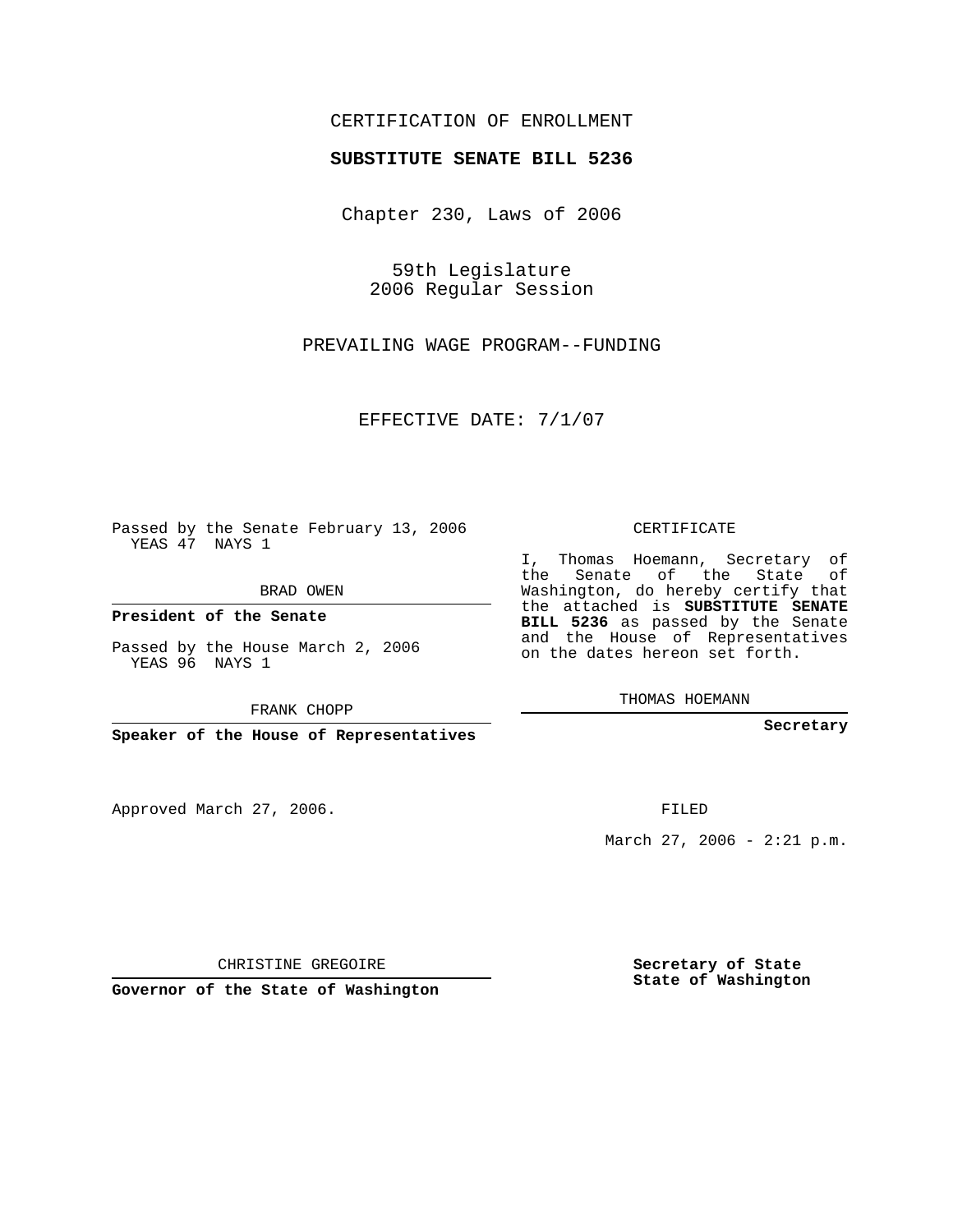## **SUBSTITUTE SENATE BILL 5236** \_\_\_\_\_\_\_\_\_\_\_\_\_\_\_\_\_\_\_\_\_\_\_\_\_\_\_\_\_\_\_\_\_\_\_\_\_\_\_\_\_\_\_\_\_

\_\_\_\_\_\_\_\_\_\_\_\_\_\_\_\_\_\_\_\_\_\_\_\_\_\_\_\_\_\_\_\_\_\_\_\_\_\_\_\_\_\_\_\_\_

Passed Legislature - 2006 Regular Session

## **State of Washington 59th Legislature 2006 Regular Session**

**By** Senate Committee on Ways & Means (originally sponsored by Senators Kohl-Welles, Parlette, Keiser, Fraser, Honeyford and Kline; by request of Department of Labor & Industries)

READ FIRST TIME 01/31/06.

 AN ACT Relating to providing additional funding to the prevailing wage program of the department of labor and industries by discontinuing the transfer of moneys from the public works administration account to the general fund-state account; amending RCW 39.12.070 and 39.12.080; and providing an effective date.

BE IT ENACTED BY THE LEGISLATURE OF THE STATE OF WASHINGTON:

 **Sec. 1.** RCW 39.12.070 and 1993 c 404 s 1 are each amended to read as follows:

 The department of labor and industries may charge fees to awarding agencies on public works for the approval of statements of intent to pay prevailing wages and the certification of affidavits of wages paid. The department may also charge fees to persons or organizations requesting the arbitration of disputes under RCW 39.12.060. The amount of the fees shall be established by rules adopted by the department under the procedures in the administrative procedure act, chapter 34.05 RCW. The fees shall apply to all approvals, certifications, and arbitration requests made after the effective date of the rules. All fees shall be deposited in the public works administration account. 19 ((On the fifteenth day of the first month of each quarterly period, an